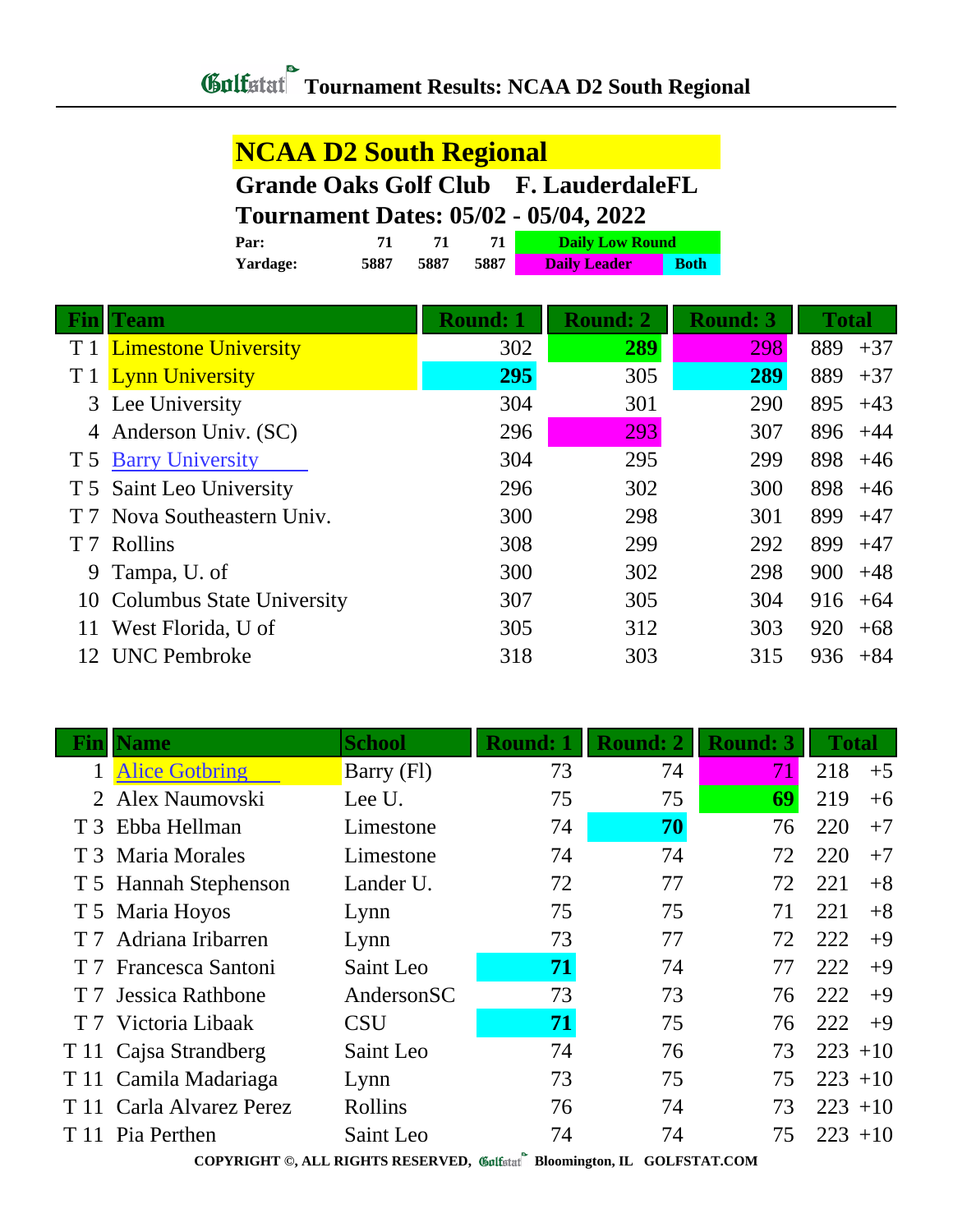# **Gulfatat** Tournament Results: NCAA D2 South Regional

| <b>Fin</b> | <b>Name</b>               | <b>School</b> | <b>Round: 1</b> | <b>Round: 2</b> | <b>Round: 3</b> | <b>Total</b> |
|------------|---------------------------|---------------|-----------------|-----------------|-----------------|--------------|
|            | T 15 Ana Mar Jimenez Rios | Tampa         | 74              | 75              | 75              | $224 + 11$   |
| T 15       | <b>Eve Marie Sapin</b>    | Barry (Fl)    | 77              | 73              | 74              | $224 + 11$   |
|            | T 15 Kennedy McGaha       | AndersonSC    | 73              | 74              | 77              | $224 + 11$   |
|            | T 15 Laila Forstmane      | Tampa         | 75              | 77              | 72              | $224 + 11$   |
|            | T 15 Lena Schilowsky      | Limestone     | 76              | 73              | 75              | $224 + 11$   |
|            | T 15 Victoria Hall        | AndersonSC    | 75              | 72              | 77              | $224 + 11$   |
|            | T 21 Ainsley Cowart       | W Georgia     | 74              | 78              | 73              | $225 + 12$   |
| T 21       | Berni Villalba            | Rollins       | 78              | 77              | 70              | $225 + 12$   |
| T 21       | Ellen Andersson           | <b>NSU</b>    | 80              | 71              | 74              | $225 + 12$   |
| T 21       | Katharina Hesse           | Rollins       | 77              | 72              | 76              | $225 + 12$   |
| T 21       | Sara Ericsson             | Lynn          | 76              | 78              | 71              | $225 + 12$   |
| T 21       | Sofia Garcia Austt        | <b>NSU</b>    | 73              | 77              | 75              | $225 + 12$   |
| T 27       | Elizabeth Kondal          | Rollins       | 77              | 76              | 73              | $226 + 13$   |
| T 27       | <b>Solange Gomez</b>      | W. Florida    | 74              | 77              | 75              | $226 + 13$   |
| T 27       | Taylor Oberparleiter      | Limestone     | 78              | 73              | 75              | $226 + 13$   |
| T 30       | <b>Emily Felix</b>        | Lee U.        | 79              | 73              | 75              | $227 + 14$   |
|            | T 30 Nicola Fall          | <b>NSU</b>    | 76              | 74              | 77              | $227 + 14$   |
|            | T 32 Carson McKie         | Lee U.        | 74              | 77              | 77              | $228 + 15$   |
|            | T 32 Hanna Ahlander       | <b>NSU</b>    | 71              | 78              | 79              | $228 + 15$   |
|            | T 32 Ronja Taipale        | W. Florida    | 78              | 76              | 74              | $228 + 15$   |
|            | T 32 Supusc Srinchantamit | Lee U.        | 78              | 76              | 74              | $228 + 15$   |
|            | T 36 Beryl Giletti        | <b>CSU</b>    | 79              | 76              | 74              | $229 + 16$   |
|            | T 36 Emily Montagnino     | Tampa         | 82              | 73              | 74              | $229 + 16$   |
|            | T 36 Giuliana Gomez       | Barry (Fl)    | 75              | 76              | 78              | $229 + 16$   |
|            | T 36 Kerington Lamb       | AndersonSC    | 75              | 74              | 80              | $229 + 16$   |
|            | T 36 Lily Bloodworth      | Lee U.        | 77              | 80              | 72              | $229 + 16$   |
|            | T 36 Maeve Cummins        | Carson-New    | 77              | 78              | 74              | $229 + 16$   |
|            | T 36 Maria Cowan          | Barry (Fl)    | 79              | 72              | 78              | $229 + 16$   |
|            | T 43 Ella Mason           | Tampa         | 76              | 77              | 77              | $230 + 17$   |
|            | T 43 Emma Charles         | AndersonSC    | 76              | 77              | 77              | $230 + 17$   |
|            | T 43 Synne Lauritzen      | Saint Leo     | 77              | 78              | 75              | $230 + 17$   |
|            | T 46 Amanda Hamrin        | <b>UNCP</b>   | 83              | 72              | 76              | $231 + 18$   |
|            | T 46 Madeline Ananthasane | N. Georgia    | 80              | 74              | 77              | $231 + 18$   |
|            | T 46 Stina Wikstrom       | Limestone     | 82              | 73              | 76              | $231 + 18$   |
|            | T 49 Ellen Ramstedt       | <b>NSU</b>    | 81              | 76              | 75              | $232 + 19$   |